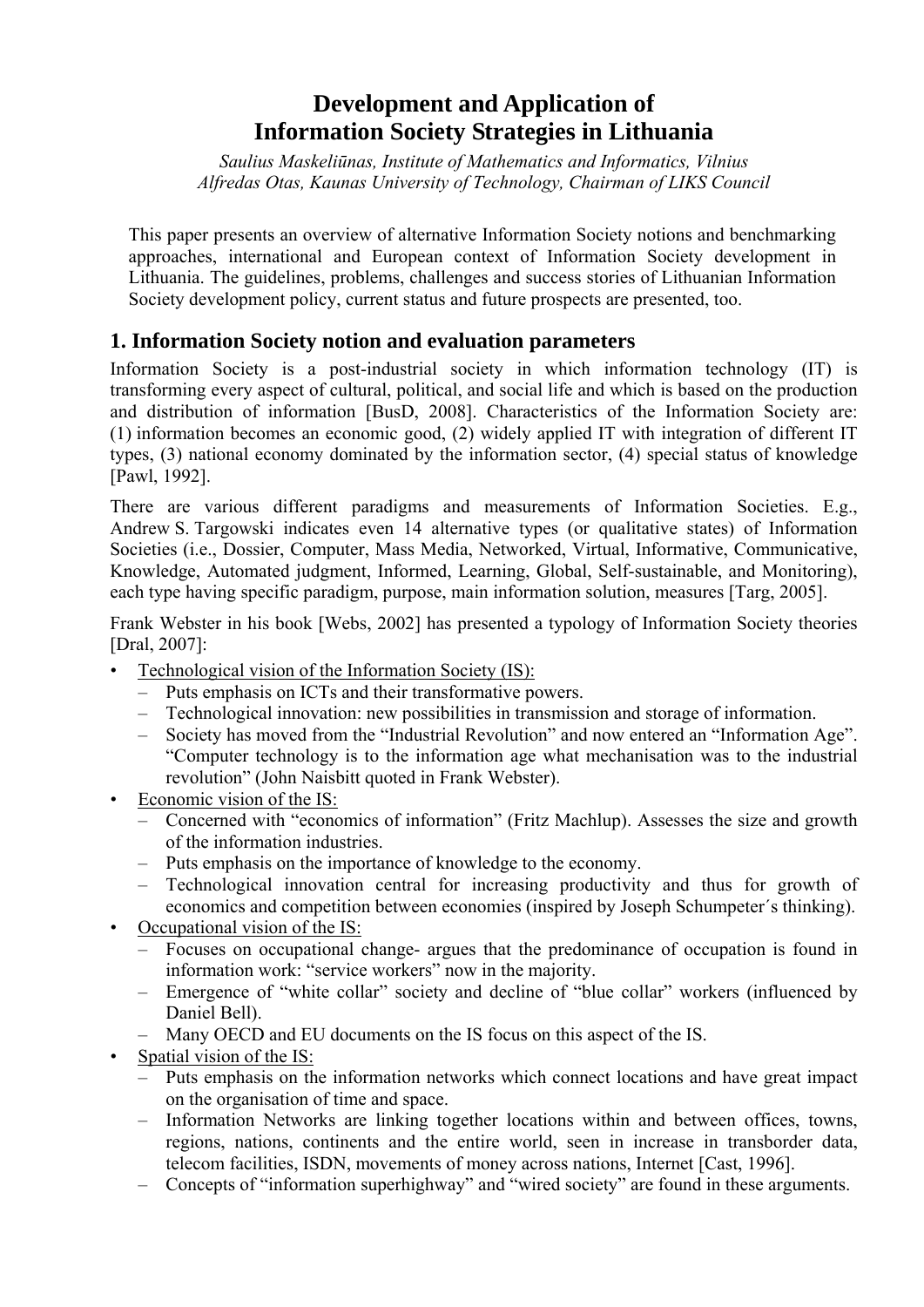- Cultural vision of the IS:
	- Contemporary culture is manifestly more heavily information laden than any of its predecessors- we are existing in a media saturated environment.
	- Growth of institutions dedicated to investing everyday life with symbolic significance e.g. global advertising, publishing empires, film industry, fashion industry, etc.
	- Interactivity of new technologies provides many channels to consume cultural products, thus increasing our dependence on information for everyday interaction.

There are used many various approaches, methods, frameworks for the evaluation, measurement of Information Society in different countries, depending on the investigation needs. The paper [Scia, 2004] analyses Information Society international benchmarking during 1996-2003 years using:

- Networked Readiness Index, evaluating 48 indicators, grouped into: Environment (Market, Political and Regulatory, Infrastructure), Readiness (Individuals, Business, Government), and Usage (Individuals, Business, Government);
- Digital Divide (ORBICOM), evaluating 21 indicator, grouped into: Infodensity (Networks/Infrastructure, Skills) and Info-use (Uptake, Intensity of use);
- Digital Access Index (ITU), evaluating parameters: Infrastructure, Knowledge, Affordability, Quality, and Actual usage (that was used by the World Summit of the Information Society);
- McConnell International e-readiness assessment, evaluating several indicators: connectivity, e-leadership, information security, human capital, e-business climate;
- Mosaic (Interned development within a country): evaluating pervasiveness, geographic dispersion, sectoral absorption, connectivity infrastructure, organizational infrastructure, sophistication of use;
- Economist Index, evaluating many indicators: connectivity and technology infrastructure, business environment, consumer and business adoption, social and cultural environment, legal and policy environment and supporting e-services, and a large number of qualitative variables;
- Statistical Indicators Benchmarking the Information Society (SIBIS): evaluating ICT access and usage elements (such as Internet readiness), the digital divide, information security, and factors determining access to and use of ICTs (such as perceptions of barriers, digital literacy, learning and training, and benchmarks applications like e-commerce, e-work, e-science, e-government and e-health);
- Connectedness Index (Conference Board of Canada), evaluating 42 indicators, grouped into: availability, reach, use, price, inputs, impacts, and socio-economic enablers;
- Technology Achievement Index (UNDP), evaluating creation and diffusion of technology, and how prepared users were for new technologies;
- UNDP Composite Index (for ICT and human development), evaluating 9 indicators: availability or supply-linked, efficiency and speed, targeting social sectors, targeting vulnerable groups;
- Information and Communication Technology Development Indices (UNCTAD), evaluating 12 indicators, grouped into: connectivity, access, policy.

The analysis of Information Society measurement in Europe during 2000-2005 period by ESIS, Eurostat, BISER, INRA, ESPON, and Statistics Finland projects using eEurope, Networked Readiness, and ESPON 123 indices is presented in [FrHi, 2006] paper. Digital Opportunity Index 2005/2006 (presenting data in table form and on maps: whole World, Africa, Americas, Asia-Pacific, Europe)<sup>[1](#page-1-0)</sup> was used evaluating Information Society in the World Information Society Report [2](#page-1-1)007<sup>2</sup>. And, 2008 Knowledge Economy Index with Knowledge Assessment Methodology (taking into consideration: 1. Economic and institutional regime, 2. Education and Skills, 3. Information and communication infrastructure and 4. Innovation system) was used in [WBI, 2008; KAM, 2008].

National e-strategies of Information Society development around the World are overviewed in the Report on the World Summit on the Information Society Stocktaking [ITU, 2008].

<u>.</u>

<span id="page-1-0"></span><sup>1</sup><http://www.itu.int/osg/spu/publications/worldinformationsociety/2007/WISR07-stats.pdf>

<span id="page-1-1"></span><sup>2</sup><http://www.itu.int/osg/spu/publications/worldinformationsociety/2007/report.html>,

http://www.itu.int/osg/spu/publications/worldinformationsociety/2007/WISR07\_full-free.pdf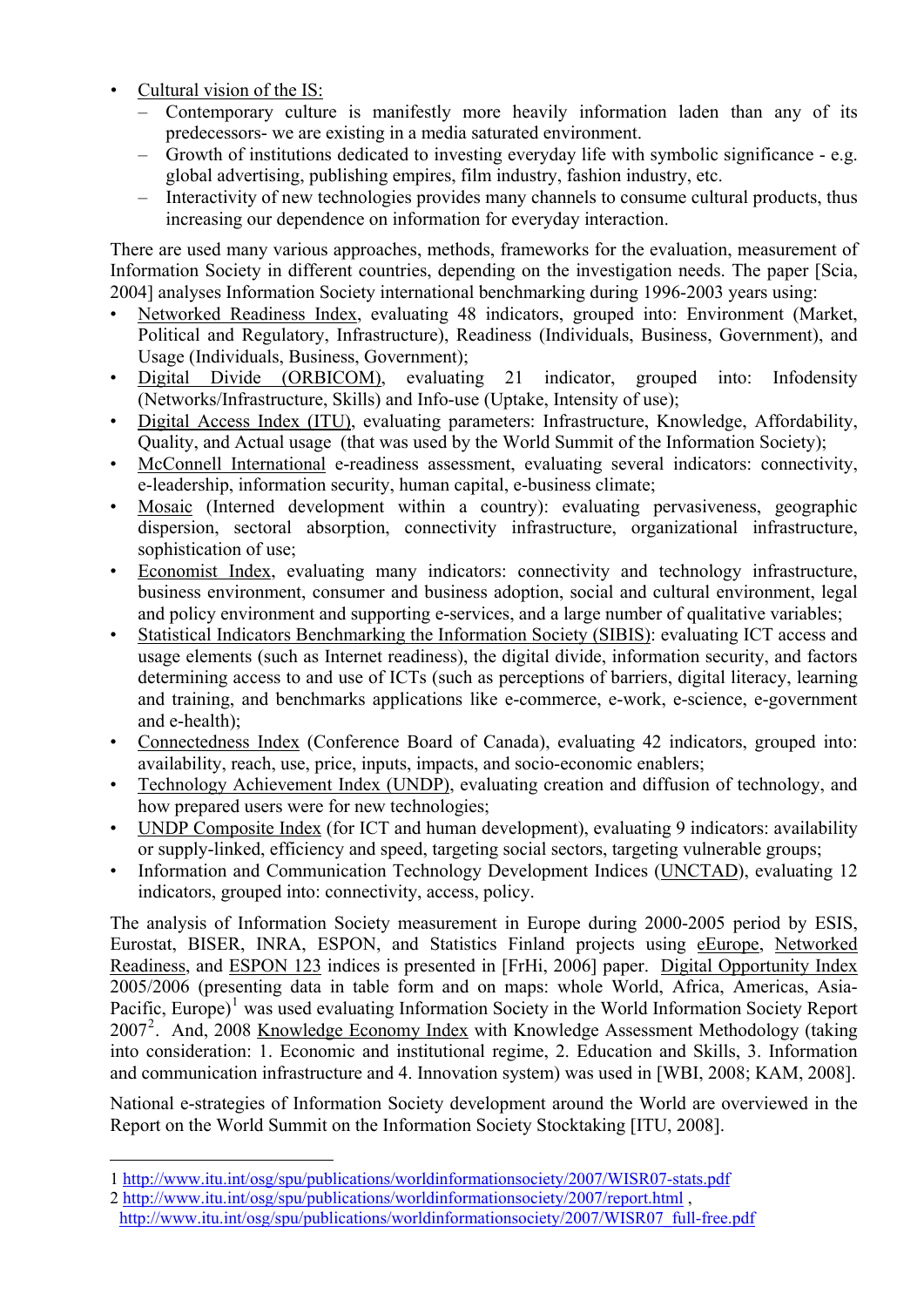# **2. European Information Society development policies**

The main guiding document of Information Society development in Europe is EU policy framework "i2010 - A European Information Society for growth and employment" [CEC, 2005]. It promotes the positive contribution that information and communication technologies (ICT) can make to the economy, society and personal quality of life. All i2020 policies<sup>[3](#page-2-0)</sup> are grouped into sections:

- *Regulating the Market<sup>[4](#page-2-1)</sup>*, with two main areas of Information Society regulation at European level: Transmission (regulating the Networks: Electronic Communications regulatory framework, Mobile Roaming Charges, Radio Spectrum policy, 112 - a single emergency number for Europe, regulating the telecommunications equipment market, preventing healthrelated effects of Electromagnetic Fields, etc.) and Content (regulating what flows through networks: Audiovisual regulation, Copyright and related rights in the Information Society, Web Accessibility);
- *Stimulating the Information Society*<sup>[5](#page-2-2)</sup>, with three main directions: Research and Innovation (Public R&D Funding, Encouraging Private R&D Investment, Coordination of R&D in Europe, Innovation through ICTs), Infrastructure (Europe's electronic communications regulatory framework, Bridging the Broadband Gap, Space policy), Content and Services (Cultural Heritage, Security-Reliability-Protection, Radio Frequency Identification, advanced services based on publicly created information, VAT on electronic services);
- *Exploiting the Benefits*<sup>[6](#page-2-3)</sup>, with three main directions: Public Services (eGovernment, Electronic Public Procurement, eHealth, eLearning, Electronic Customs), Society & Environment (eInclusion, Environment, Road Safety), eBusiness and eCommerce (".eu" domain**,** ICT Industries and eBusiness, Consumer policy and e-commerce, Online Financial Services, e-Invoicing Rules, VAT on electronic services, etc.).

European i2010 policies of Information Society development are obligatory to EU member states; the evaluation is annual [CEC, 2008]; that definitely has very positive influence on the development of Information Society in Lithuania.

#### **2.1. European success story: national Information Society development in Finland**

Good example of national Information Society development policy is demonstrated by Finland [ISSPP, 2007; FinG, 2007; MTCF, 2008a; MTCF, 2008b]. Their primary goal is to increase citizens' wellbeing and economic productivity by utilising information and communications technologies. At the same time, the objective is to strengthen Finland's position as a leading Information Society country. This work utilises Finland's traditional strengths, such as speed of reaction to changes that take place in the operating environment, as well as the long-term, close cooperation of the public and private sector. Information Society development in Finland is promoted in all areas, both in the development of infrastructure, public electronic services, and content as well as in safeguarding fundamental requirements such as security and trust. As the Information Society develops, the challenges also change, so Information Society work is a continuous process.

On 21 June 2007, the Finnish Government adopted a resolution on the objectives of the national Information Society in the period 2007–2011 [FinG, 2007]. The resolution includes the Government's key objectives and priorities to accelerate Information Society development.

The background to the resolution is the third national Information Society strategy, "A Renewing, Human-Centric and Competitive Finland" [ISSPP, 2007]. It covers the period 2007–2015 and it was prepared during 2006 as part of the implementation of the previous Government's Information

<span id="page-2-0"></span><sup>3</sup> [http://ec.europa.eu/information\\_society/tl/policy/a2z/](http://ec.europa.eu/information_society/tl/policy/a2z/) 

<span id="page-2-1"></span><sup>4</sup> [http://ec.europa.eu/information\\_society/tl/policy/regulate/](http://ec.europa.eu/information_society/tl/policy/regulate/index_en.htm) 

<span id="page-2-2"></span><sup>5</sup> [http://ec.europa.eu/information\\_society/tl/policy/stimulate/](http://ec.europa.eu/information_society/tl/policy/stimulate/index_en.htm) 

<span id="page-2-3"></span><sup>6</sup> [http://ec.europa.eu/information\\_society/tl/policy/exploit/](http://ec.europa.eu/information_society/tl/policy/exploit/)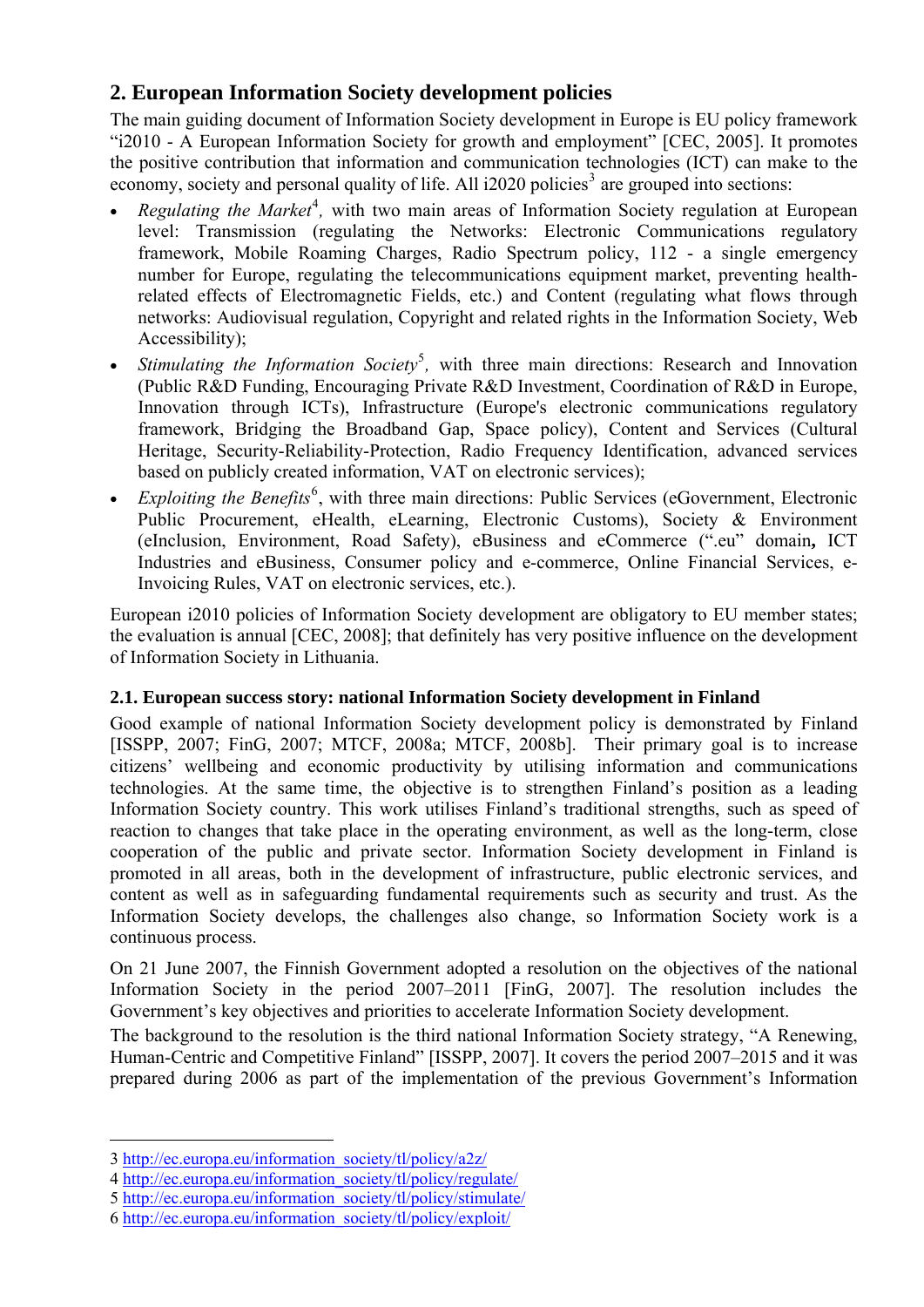Society programme. The strategy outlines the national vision and strategic intent for the kind of Information Society the Government wishes to create in Finland.

On 21 June 2007, the Government appointed a minister-led Ubiquitous Information Society Advisory Board. The Advisory Board's task is to ensure the implementation of the national Information Society strategy as well as the aims outlined in the Government resolution.

During its term of office, the Ubiquitous Information Society Advisory Board is expected to provide insight on the identification of priorities for the national Information Society policy as well as on the setting of ambitious but realistic goals.

The Ubiquitous Information Society Advisory Board will report to the Government annually on the progress of key projects presented in the action programme. The action programme will be supplemented flexibly during the Government's term of office and updated according to new measures or perceived shortcomings.

The national Information Society policy is formulated in the best interests of citizens and companies. The Ubiquitous Information Society action programme [MTCF, 2008a] aims to secure the strong, rapid and balanced development of Finland's Information Society. Action programme projects and measures seek to safeguard the current service offering and to create new services for citizens and companies. The projects help to enhance the productivity of Finnish society as well as international competitiveness.

The ubiquitous Information Society action programme is centred on the development of public administration Information Society projects. The public administration's task is to promote the development of the Information Society by creating operating conditions for companies and by actively developing its own services and operating practices. Business life is also strongly involved in developing the Information Society with its own resources.

In terms of Information Society development, the key measures of the Government's term of office will be directed towards developing the following:

- Information Society basic requirements (trust or service quality, information security, compatibility through standardisation),
- Information Society infrastructure development (electronic identification methods, electronic invoicing);
- the innovation environment and market (competitiveness of communication sector, copyright system changing);
- content and services (new distribution paths for TV programs, e-services in social services and health care, public administration services from single location, uniform, secure and reliable single gateway to public services online);
- expertise/skills and preparedness (new kinds of learning environments, a safe media environment for children and young people).

In the Ubiquitous Information Society Action Programme projects, international influence is exercised via: (1) active involvement in implementing and guiding EU's Information Society policy; (2) development work in international organisations: OECD, World Summit of the Information Society, UNESCO, the International Labour Organization , etc.; (3) close relations with pioneering Information Society countries outside EU: US, Japan, South Korea. At the same time, Finnish technology and service innovations are actively marketed abroad. Promoting Information Society development everywhere, in less developed countries too, is also in accord with Finland's objectives.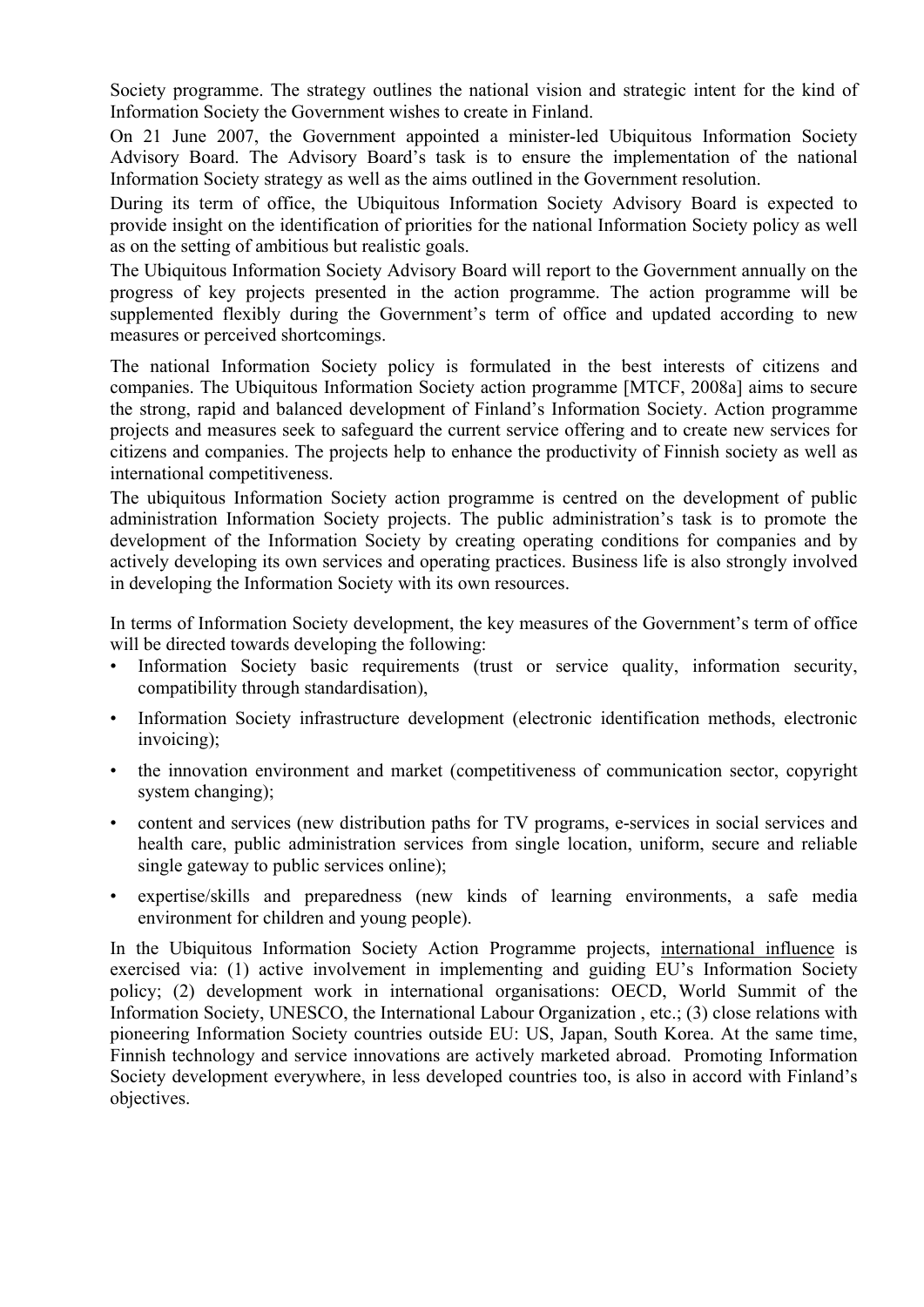# **4. Information Society development in Lithuania**

# **4.1. Guidelines of Information Society development**

Information and Knowledge Society development is one of strategic goals (priorities) of the Government of the Republic of Lithuania  $(2006)^7$  $(2006)^7$ .

Development of Information Society in Lithuania is guided by interwoven *national and European strategy documents*. On the one hand, there are approved:

- 1. Conceptual Framework of the National Information Society Development of Lithuania (2001)<sup>[8](#page-4-1)</sup> and Lithuanian Information Society Development Strategy [LISDS, 2005], approved for 6-yearlong period with 5 priorities:
	- Competence of Citizens, social cohesion,
	- Modernization of Public Administration (using IT),
	- Knowledge Economy,
	- Lithuanian Culture and Language;
- 2. Lithuanian Information Society Development 2006-2008 Program [LISDP, 2006], indicating concrete tasks, means, expected results, funding needs, deadlines, and responsible institutions.

On the other hand, Lithuania seeks to comply with the European requirements:

- 3. EU policy framework "i2010 A European Information Society for growth and employment" [CEC, 2005]. It promotes the positive contribution that information and communication technologies (ICT) can make to the economy, society and personal quality of life. The detailed results of progress evaluations of 52 benchmarking indicators (for which up-to-date data is available) are issued annually [CEC, 2008];
- 4. National Lisbon Strategy Implementation Program [NLSIP, 2005]. It has the Guideline No. 9 "Spread of information and communication technology, the ease of effective use and the creation of a universally receptive knowledge-based society". The implementation of Lisbon Strategy in Lithuania is controlled by EU with annual national self-assessment Progress Reports<sup>[9](#page-4-2)</sup> and European Commission's assessment of National Reform Programme for Growth and Jobs<sup>[10](#page-4-3)</sup>.

In addition, EU structural assistance (period 2007-2013) for Lithuania is allocated in accordance with:

- 5. National general strategy: The Lithuanian Strategy for the Use of European Union Structural Assistance for 2007-2013 [NGS, 2007]. It has 4 general (horizontal level) areas, the first of which is Information Society. There is presented EU structural funding allocation for Broadband Networks, ICT (Access, Security, Risk Prevention, Research, Innovation, e-Content, etc.), Services and Applications for Citizens (e-Health, e-Government, e-Learning, e-Inclusion, etc.), Services and Applications for SMEs (e-Commerce, Education, Networks, etc.); and
- 6. Operational programs for implementation of this strategy: Human Resources Development, Economical Growth, and Cohesion Promotion. The largest part of funds (45.72 %) are allocated to Operational programme for the Economical Growth for 2007–2013 [OPEG, 2007]. The  $3<sup>rd</sup>$  priority (i.e., investment direction) of Economical Growth operational programme is "Information Society for All", funded by the European Regional Development Fund (ERDF), with Information Society Development Committee under the Government of the Republic of Lithuania as a responsible authority. "Information Society for All" has 2 sub-priority areas:
	- Development of e-Services and Content (Services of e-Government, e-Health, e-Learning; e-Public Procurement; e-Commerce; e-Democracy; Lithuanian Language and Culture; Scientific Data Archives; Intelligent Management Systems; Development of Digital TV);

<span id="page-4-0"></span><sup>7</sup> [http://www3.lrs.lt/pls/inter3/dokpaieska.showdoc\\_l?p\\_id=319951](http://www3.lrs.lt/pls/inter3/dokpaieska.showdoc_l?p_id=319951) (in Lithuanian)

<span id="page-4-1"></span><sup>8</sup> [http://www3.lrs.lt/pls/inter3/dokpaieska.showdoc\\_l?p\\_id=130056](http://www3.lrs.lt/pls/inter3/dokpaieska.showdoc_l?p_id=130056) 

<span id="page-4-2"></span><sup>9</sup> [http://ec.europa.eu/growthandjobs/pdf/nrp2007/LT\\_nrp\\_en.pdf](http://ec.europa.eu/growthandjobs/pdf/nrp2007/LT_nrp_en.pdf)

<span id="page-4-3"></span><sup>10</sup> [http://ec.europa.eu/growthandjobs/pdf/european-dimension-200712-annual-progress-report/200712](http://ec.europa.eu/growthandjobs/pdf/european-dimension-200712-annual-progress-report/200712-annual-progress-report-LT_en.pdf) [annual-progress-report-LT\\_en.pdf](http://ec.europa.eu/growthandjobs/pdf/european-dimension-200712-annual-progress-report/200712-annual-progress-report-LT_en.pdf)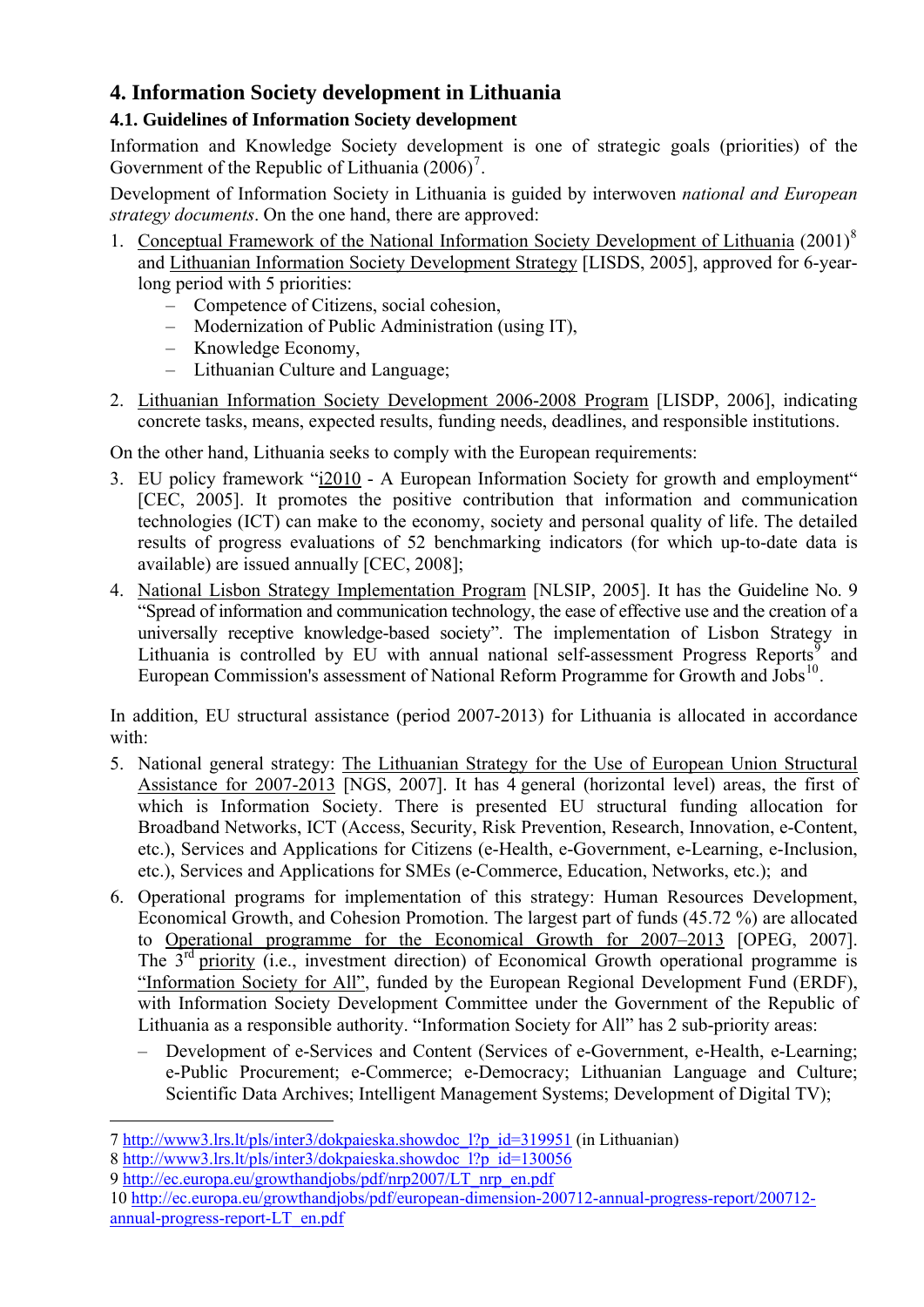– Development of Infrastructure (Broadband Networks; Compatibility; e-Security)].

Recently the Information Society Development Committee has approved the Plan of Implementation of "Information Society for All" priority measures [PI"ISA", 2008]. It designates the ERDF funding for e-Government services (LTL 168 million), e-Democracy (LTL 17 million), Intelligent Management Systems (LTL 85 million), and Broadband Electronic Networks (LTL 149 million). The schedule of funding of "Information Society for All" priority measures has been approved, too $^{11}$  $^{11}$  $^{11}$ .

In addition, there are approved:

- Law on Electronic Signature [RLLES, 2000], Electronic Signature Monitoring Authority  $(2002)^{12}$  $(2002)^{12}$  $(2002)^{12}$ , Requirements for Providers of Certification Services Issuing Qualified Certificates, of the Requirements Applicable to Electronic Signature Facilities, of the Procedure of Registration of Providers of Certification Services Issuing Qualified Certificates, of the Electronic Signature Monitoring Regulations  $(2002)^{13}$  $(2002)^{13}$  $(2002)^{13}$ ;
- Position Paper on E-Government  $(2002)^{14}$  $(2002)^{14}$  $(2002)^{14}$  and Plan of Means for Implementing the Concept of Electronic Government  $(2003)^{15}$  $(2003)^{15}$  $(2003)^{15}$ ;
- National Program for Social Integration of the Disabled for 2003-2012 (2002)<sup>[16](#page-5-5)</sup> :
- Strategy for Creating the Integral System of State Registers  $(2002)^{17}$  $(2002)^{17}$  $(2002)^{17}$ , Plan of Means for Implementation of the Strategy for Creating the Integral System of State Registers  $(2003)^{18}$  $(2003)^{18}$  $(2003)^{18}$ ,

Law on State Registers  $(2004)^{19}$  $(2004)^{19}$  $(2004)^{19}$ :

- Law on Legal Protection of Personal Data  $(2003)^{20}$  $(2003)^{20}$  $(2003)^{20}$ ;
- Law on Electronic Communications  $(2004)^{21}$  $(2004)^{21}$  $(2004)^{21}$ ;
- Strategy for the Public Administration Development until 2010 (2004)<sup>[22](#page-5-11)</sup> (with special attention to e-Government) and Plan of Means for 2007-2010 for Implementing the Strategy for the Public Administration Development until 2010 (2004)<sup>[23](#page-5-12)</sup>:
- Program of General Computer Literacy [GCLP, 2004] , Standard of General Computer Literacy  $(2005)^{24}$  $(2005)^{24}$  $(2005)^{24}$ , Strategy of Introduction of Information and Communication Technologies into the General Education and Vocational Training for  $2008-2012$   $(2008)^{25}$  $(2008)^{25}$  $(2008)^{25}$ , other  $e$ *School*-related Lithuanian policy documents<sup>[26](#page-5-15)</sup>;
- Law on Information Society Services  $(2006)^{27}$  $(2006)^{27}$  $(2006)^{27}$ ;
- Lithuanian eHealth Development Strategy for 2007-2015  $(2007)^{28}$  $(2007)^{28}$  $(2007)^{28}$ ;

<u>.</u>

<span id="page-5-0"></span><sup>11</sup> <http://www.ivpk.lt/fondai/12.htm> (in Lithuanian)

<span id="page-5-1"></span><sup>12</sup> [http://www3.lrs.lt/pls/inter3/dokpaieska.showdoc\\_l?p\\_id=165046](http://www3.lrs.lt/pls/inter3/dokpaieska.showdoc_l?p_id=165046) (in Lithuanian)

<span id="page-5-2"></span><sup>13</sup> [http://www3.lrs.lt/pls/inter3/dokpaieska.showdoc\\_l?p\\_id=198003](http://www3.lrs.lt/pls/inter3/dokpaieska.showdoc_l?p_id=198003) (in Lithuanian)

<span id="page-5-3"></span><sup>14</sup> [http://www3.lrs.lt/pls/inter3/dokpaieska.showdoc\\_l?p\\_id=313042](http://www3.lrs.lt/pls/inter3/dokpaieska.showdoc_l?p_id=313042)

<span id="page-5-4"></span><sup>15</sup> [http://www3.lrs.lt/pls/inter3/dokpaieska.showdoc\\_l?p\\_id=273447](http://www3.lrs.lt/pls/inter3/dokpaieska.showdoc_l?p_id=273447) (in Lithuanian)

<span id="page-5-5"></span><sup>16</sup> [http://www3.lrs.lt/pls/inter3/dokpaieska.showdoc\\_l?p\\_id=279741](http://www3.lrs.lt/pls/inter3/dokpaieska.showdoc_l?p_id=279741) (in Lithuanian)

<span id="page-5-6"></span><sup>17</sup> [http://www3.lrs.lt/pls/inter3/dokpaieska.showdoc\\_l?p\\_id=245654](http://www3.lrs.lt/pls/inter3/dokpaieska.showdoc_l?p_id=245654) (in Lithuanian)

<span id="page-5-7"></span><sup>18</sup> [http://www3.lrs.lt/pls/inter3/dokpaieska.showdoc\\_l?p\\_id=253228](http://www3.lrs.lt/pls/inter3/dokpaieska.showdoc_l?p_id=253228) (in Lithuanian)

<span id="page-5-8"></span><sup>19</sup> [http://www3.lrs.lt/pls/inter3/dokpaieska.showdoc\\_l?p\\_id=250197](http://www3.lrs.lt/pls/inter3/dokpaieska.showdoc_l?p_id=250197)

<span id="page-5-9"></span><sup>20</sup> [http://www3.lrs.lt/pls/inter3/dokpaieska.showdoc\\_l?p\\_id=208886](http://www3.lrs.lt/pls/inter3/dokpaieska.showdoc_l?p_id=208886)

<span id="page-5-10"></span><sup>21</sup> [http://www3.lrs.lt/pls/inter3/dokpaieska.showdoc\\_l?p\\_id=242679](http://www3.lrs.lt/pls/inter3/dokpaieska.showdoc_l?p_id=242679)

<span id="page-5-11"></span><sup>22</sup> [http://www3.lrs.lt/pls/inter3/dokpaieska.showdoc\\_l?p\\_id=316688](http://www3.lrs.lt/pls/inter3/dokpaieska.showdoc_l?p_id=316688) (in Lithuanian)

<span id="page-5-12"></span><sup>23</sup> [http://www3.lrs.lt/pls/inter3/dokpaieska.showdoc\\_l?p\\_id=321487](http://www3.lrs.lt/pls/inter3/dokpaieska.showdoc_l?p_id=321487) (in Lithuanian)

<span id="page-5-13"></span><sup>24</sup> <http://www.emokykla.lt/admin/file.php?id=185>

<span id="page-5-14"></span><sup>25</sup> [http://www3.lrs.lt/pls/inter3/dokpaieska.showdoc\\_l?p\\_id=312799](http://www3.lrs.lt/pls/inter3/dokpaieska.showdoc_l?p_id=312799) (in Lithuanian)

<span id="page-5-15"></span><sup>26</sup> [http://www.emokykla.lt/en.php/documents/lithuanian\\_policy\\_documents/1126](http://www.emokykla.lt/en.php/documents/lithuanian_policy_documents/1126)

<span id="page-5-16"></span><sup>27</sup> [http://www3.lrs.lt/pls/inter3/dokpaieska.showdoc\\_l?p\\_id=277491](http://www3.lrs.lt/pls/inter3/dokpaieska.showdoc_l?p_id=277491) (in Lithuanian)

<span id="page-5-17"></span><sup>28</sup> [http://www3.lrs.lt/pls/inter3/dokpaieska.showdoc\\_l?p\\_id=306637](http://www3.lrs.lt/pls/inter3/dokpaieska.showdoc_l?p_id=306637) (in Lithuanian)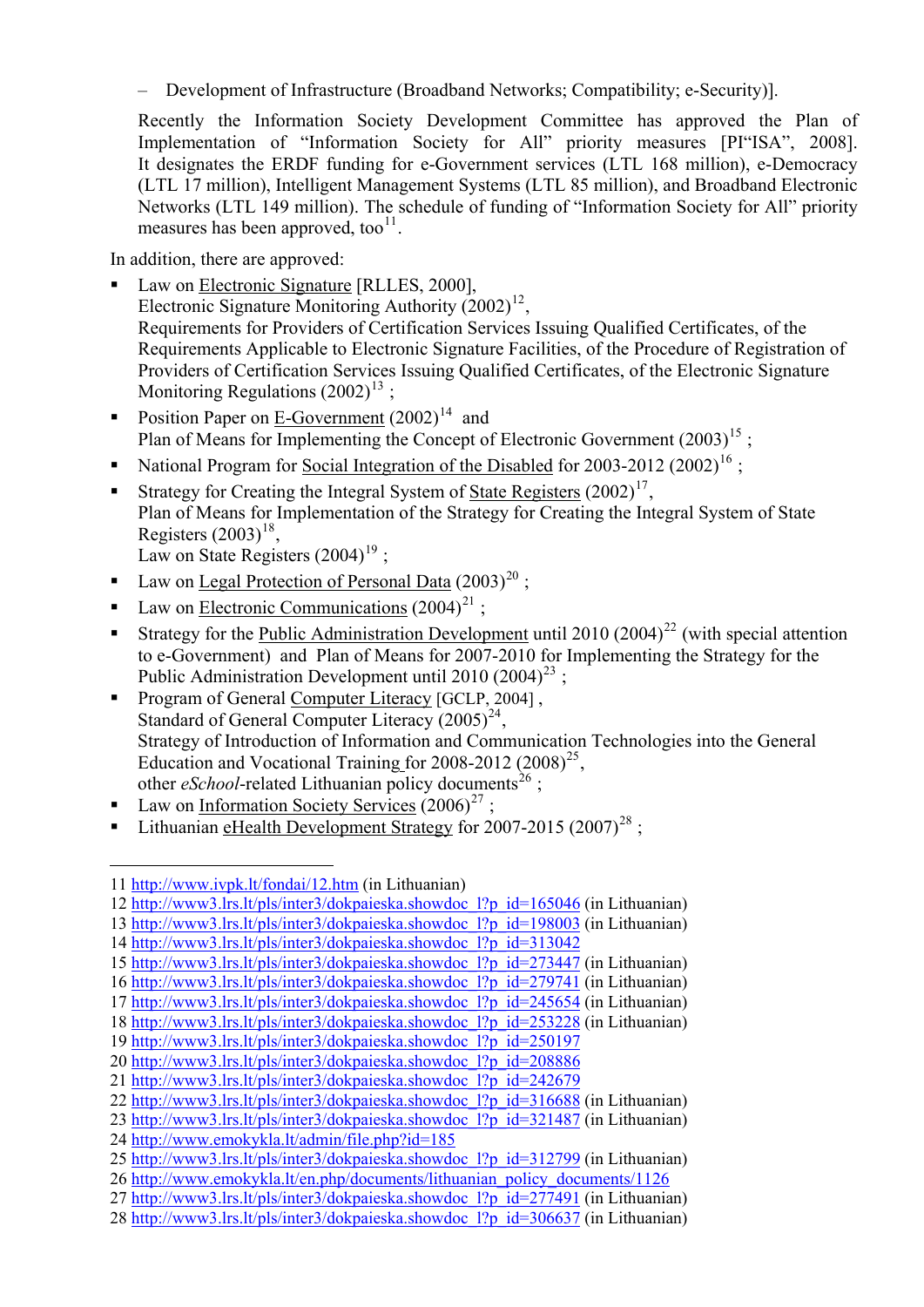- Law on Documents and Archives (1995; last amended on 15 April 2008)<sup>[29](#page-6-0)</sup>;
- etc.

So, Lithuania has enough strategy documents and good prospects of EU funding for Information Society development.

## **4.2. Information Society development current status**

According to [CEC, 2008], Lithuania lags behind with many aspects of Information Society development, i.e., most of the Lithuanian benchmarking indicators are below the EU average. However, fast progression in Internet usage by households and intensive e-commerce activities are laying the foundations for further developments.

Broadband**.** In October 2007, broadband penetration reached 13.7%, compared to 10.6% a year earlier, but still lags behind the EU27 average of 20%. Broadband services are provided through a number of alternative platforms. The mobile market is well developed in Lithuania and is expected to be a source for future growth in broadband connectivity and use of online services.

Overall growth in take-up of broadband and amongst enterprises is stalling, but households seem to be converting from narrowband faster with now 77% of connected households using broadband. This corresponds with the usage of online services where Lithuania is above EU average in services requiring higher bandwidth, and placed below EU average in the low bandwidth consuming services. As in the other Baltic countries Internet telephoning/videoconferencing is a major driver of growth.

Online Public Services**.** The average score for all public services for *fully-online availability* is 35%, well below the EU average. Online availability of services both to citizens and to enterprises has remained constant over the past few years. *Online sophistication* is 12 points below the average. Two out of nine relevant services reach the fifth level of sophistication.

Take-up by citizens lies 12 points below the average, whereas for businesses it is 11 points above. What is significant is that 60% of companies have used eGovernment to send filled in forms, against an EU average of 45%.

The goals of Lithuania's eGovernment strategy are to improve transparency of the decision making process, efficiently deliver high-quality public services and provide information to the public, businesses and institutions by exploiting the possibilities offered by information technology.

ICTs in the Economy**.** ICTs have a minimal impact on the Lithuanian economy. Investment in ICTrelated R&D is very small as are exports of ICT products. Enterprise take-up of broadband has not grown, and is well below EU average. Use of ICT tools and online services among enterprises is low with the exception of selling online which is above average. But having a rather good level of digital literacy of the population and basic user skills in the workforce, Lithuania has a sound basis for future developments.

#### **4.3. Main problems and challenges**

1

There are problems because of lack of central managing institution for all Information Society activities: Information Society Development Committee (ISDC) has a lower status than Ministries (head of it is not a member of Lithuanian Government), on some Information Society questions ministries make decisions without coordination with other ministries and ISDC. Not all responsibility boundaries are clear, better coordination would be helpful. There is some redundancy of Information Society - related institutions; some work is duplicated by several governmental institutions; some important areas are left out of scope by all institutions.

Sometimes the available Information Society development finances of EU structural funds are spent, but the expected outcome is not delivered. E.g., National Audit Office has cleared up that LTL 17 million are spent on development of e-Health information system, but it is not functioning yet; consequently, three Committees of Lithuanian Seimas will apply to Prosecution Service to

<span id="page-6-0"></span><sup>29</sup> [http://www3.lrs.lt/pls/inter3/dokpaieska.showdoc\\_l?p\\_id=319540](http://www3.lrs.lt/pls/inter3/dokpaieska.showdoc_l?p_id=319540)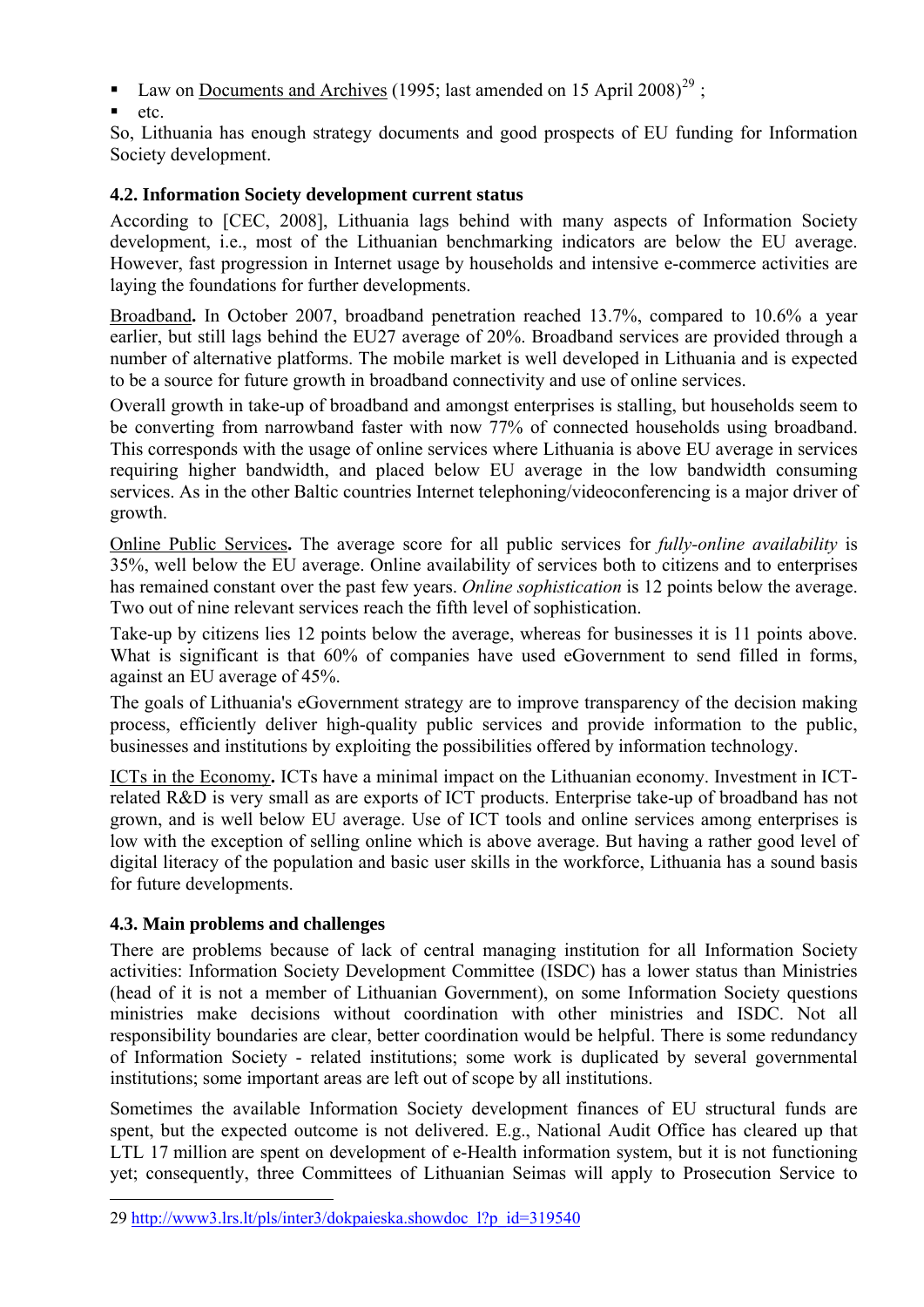investigate this case [Mate, 2008].

IT standardisation in Lithuania is one of biggest problems for Lithuanian IT companies: long term IT standardisation policy and plans, interoperability framework for IT systems (e-services) development and operation are lacking. Because of that, plenty of closed (proprietary) systems are developed and used, having low competition possibilities, and high development/usage cost.

Involvement in EU's Information Society policy institutions, international standard Committees and working groups, development work in international organisations is low. Closer relations, cooperation with pioneering Information Society countries are lacking.

### 4.4. Success stories<sup>[30](#page-7-0)</sup>

Developing Information Society in Lithuania, there is a good tradition of fruitful cooperation between responsible governmental institutions (Information Society Development Committee, Ministry of Education, Centre of Information Technologies of Education, Ministry of Economy, etc.) and associations of IT professionals and companies (Association of the information technology, telecommunications and office equipment companies Infobalt, Lithuanian Computer Society, representative office of the ECDL Fund in Lithuania, Knowledge Economy Forum<sup>[31](#page-7-1)</sup>. (E.g., 1 % of Lithuanian population has ECDL computer driving licences, already). We hope that fruitful collaborative work will continue and expand in the future, too.

For the period of 2004-2006, LTL 217.7 million (over  $\epsilon$ 63 million) of EU Structural Funds Support was assigned for the implementation of the Lithuanian Information Society projects in two main areas: IT infrastructure and eServices. Of this, some LTL 158.9 million (€46 million) came from the European Regional Development Fund. In all, five major infrastructure projects were financed and 14 projects in the area of eGovernment and eServices. These were part of the Information Society for All project, of the Economic Growth Action Programme, which the Government wishes to continue implementing in the next programming period 2007-2013. It is intended that 4% of the total amount allocated to Lithuania should be assigned to this end. 70% (LTL 577 million or  $E167$ million) of funding for the Information Society for All priority would be assigned to the development of eContent and eServices, while the remaining  $30\%$  (LTL 247 million or  $\epsilon$ 71.5 million) would go to IT infrastructure.

The project "Rural Area Information Technology Broadband Network (RAIN)"<sup>[32](#page-7-2)</sup> creates broadband infrastructure in white areas, where this infrastructure is missing but the potential for eliminating the digital divide between urban and rural areas is strong. The project aims to transform the lives of individuals, increase social cohesion and contribute to economic growth. RAIN's initial phase (which has been successfully finished in 2008, already) entails laying fibre-optic channels to all local administrations in rural territories (some 3,200 km).

RAIN uses the most modern fibre-optic infrastructure with unlimited transmission capacity and is targeted at creating the basic broadband infrastructure connecting rural townships. Technological neutrality and open access to this infrastructure for all existing and new operators will be guaranteed. The infrastructure will be operated by an independent, non-profit public company, which must provide it to all operators. The operator is not entitled to provide services to end users – guaranteeing competition in all territories.

A later phase, in 2008-2010, will expand this infrastructure so that rural inhabitants and organisations can experience equivalent broadband services (price and technical range) as urban areas. It is also planned to develop the infrastructural part of the network and to invite all existing and new operators to complete the last mile and deliver services to end users. RAIN is expected to improve opportunities for rural inhabitants to use ICT for education, training, creativity and

<u>.</u>

<span id="page-7-0"></span><sup>30</sup> <http://www.epractice.eu/index.php?page=document.list&cntr=15>

<span id="page-7-1"></span><sup>31</sup> <http://www.zef.lt/>

<span id="page-7-2"></span><sup>32</sup> [http://www.rain.lt/EN/index\\_1.php](http://www.rain.lt/EN/index_1.php)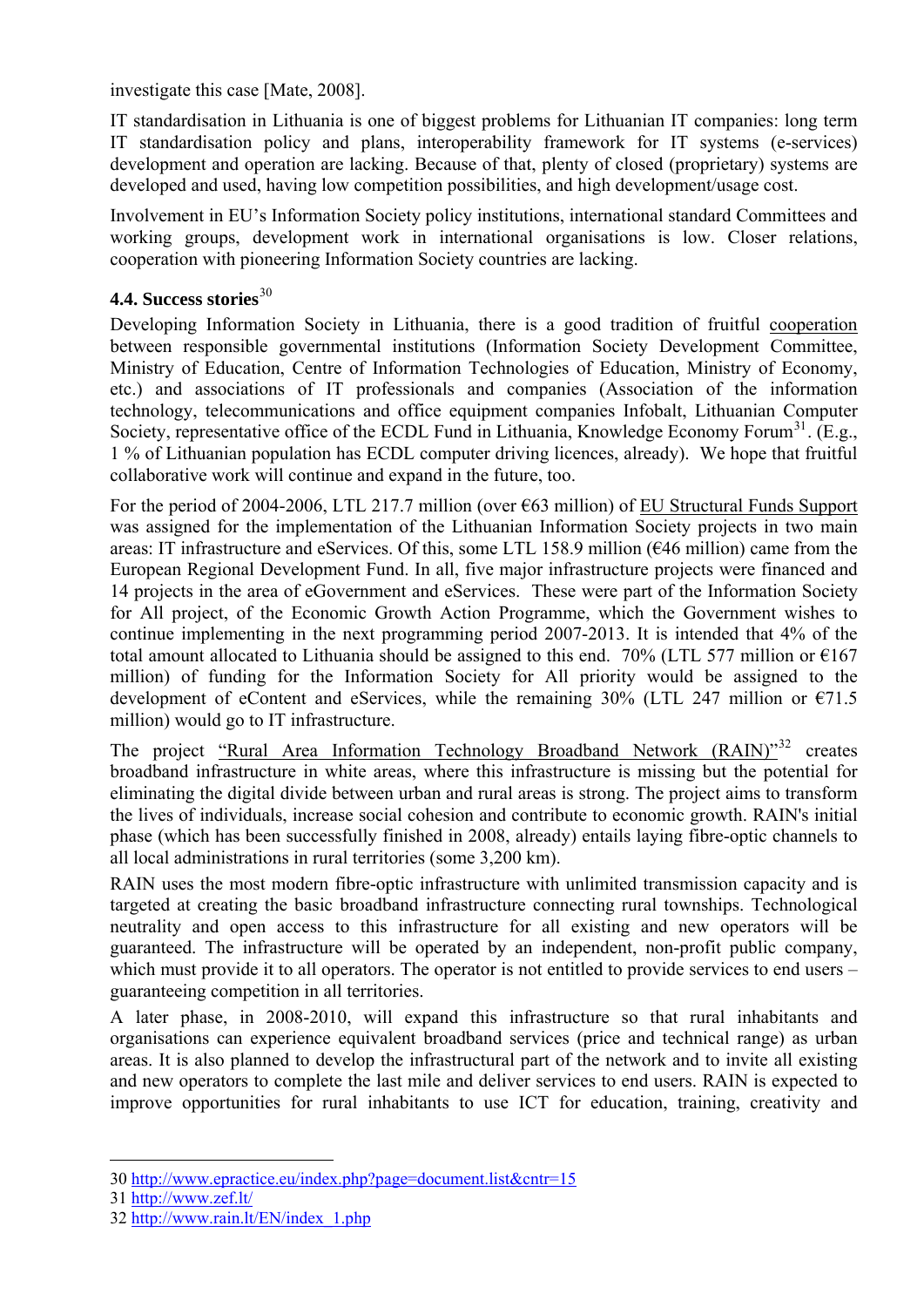entrepreneurship. It is hoped that RAIN could become a model for Central and Eastern European countries for engaging rural communities in modernising their activities.

RAIN is also expected to stimulate existing and new commercial operators to provide broadband Internet services in rural areas to citizens, non-governmental organisations, public bodies and enterprises. RAIN will create more favourable conditions for economic and cultural activities, the development of alternative activities and partnerships, the provision of services, and communication with self-governance and public bodies.

At present rural Internet access points (RIAPs) still are one of the most important sources of access for the population living in rural areas (Lithuania has about 23 000 small villages; 33 % of the population live in rural areas in 2007). Development of RIAPs network is a project with the aim to set up and provide computer services with Internet access mostly to small communities in rural and remote areas of Lithuania. During 2007-2008, 400 public Internet access points are opened to Lithuanian people in rural areas. The project "Development of Rural Internet Access Points Network"[33](#page-8-0) is financed by EU Structural funds and Lithuanian Government and is implemented by the Ministry of Interior. This initiative is generating new IT knowledge influencing the development of economics, social life, education and decrease of unemployment in rural areas. After implementation of the project at the end of 2008 Lithuania will have the biggest number (875) of established RIAPs (considering population density) in EU.

"A Computer Literacy Basics for e-Citizens" project has been successfully finished by the Association "Window to the Future" (W2F) on May  $2008^{34}$  $2008^{34}$  $2008^{34}$ . The objective of the project was to provide training on basic computer literacy, as well as raise awareness about safe Internet usage, to 50 000 persons. The content of the training courses is based on the computer literacy standard developed by the Government-approved qualification programme, which corresponds to the latest version of the European Computer Driving Licence (ECDL) programme.

The Lithuanian State Tax Inspectorate has announced that over 844 000 taxpayers submitted their income tax declarations on-line in 2008, bringing the percentage of on-line declarations to 88 %. The Inspectorate also received 59 000 on-line asset declarations and almost 530 000 applications for the allocation of a 2 % tax rebate. The new features this year included an increase in the amount of data provided in the pre-filled tax forms, an on-line calculator of tax-free income, and the option to fill in or amend the declaration on-line. All these features further encouraged Lithuanians to switch from hard-copy declarations to the electronic version, bringing the percentage of on-line declarations up to 88% (from 75% in 2007, 46% in 2006, 25% in 2005, and close to 20% in 2004). The on-line declaration system has not only facilitated the process of declaring income, but has also reduced errors, cut processing and storage costs and has reduced the amount of paper wastage (i.e., it has calculated that, if all residents had filled in hard-copy declarations, they would have used 20 tonnes of paper. By submitting eDeclarations, the Lithuanian taxpayers have preserved a small grove of more than 300 trees this year, it reveals). Another development in 2008 was that a higher number of eDeclarations were submitted from 'public hotspots' in rural areas. The Tax Inspectorate has established a successful co-operation with the Ministry of the Interior and the Association of Public Hotspots, which allows people with no computer or internet access to use the hotspots for free in order to submit their tax declarations. Over 5 000 declarations were submitted this year through this service, which is twice as many as last year.

A government-backed multi-stakeholder programme has developed a special eSignature which Lithuanians can use for electronic signatures using their mobile phones since November 2007. Just one year ago, the Lithuanian government, two leading telecommunications companies (Omnitel and Bitė Lietuva), two major banks (Hansabankas/Swedband and AB SEB Vilniaus bankas), as well as the Window to the Future Association (Langas į ateitį) signed up for the eSignature Initiation Programme. And the programme has already yielded its first results: qualified, secure mobile

<span id="page-8-0"></span><sup>33</sup> <http://www.vipt.lt/>

<span id="page-8-1"></span><sup>34</sup> <http://www.langasiateiti.lt/naujienos/naujienu-archyvas/?newsid=132> (in Lithuanian)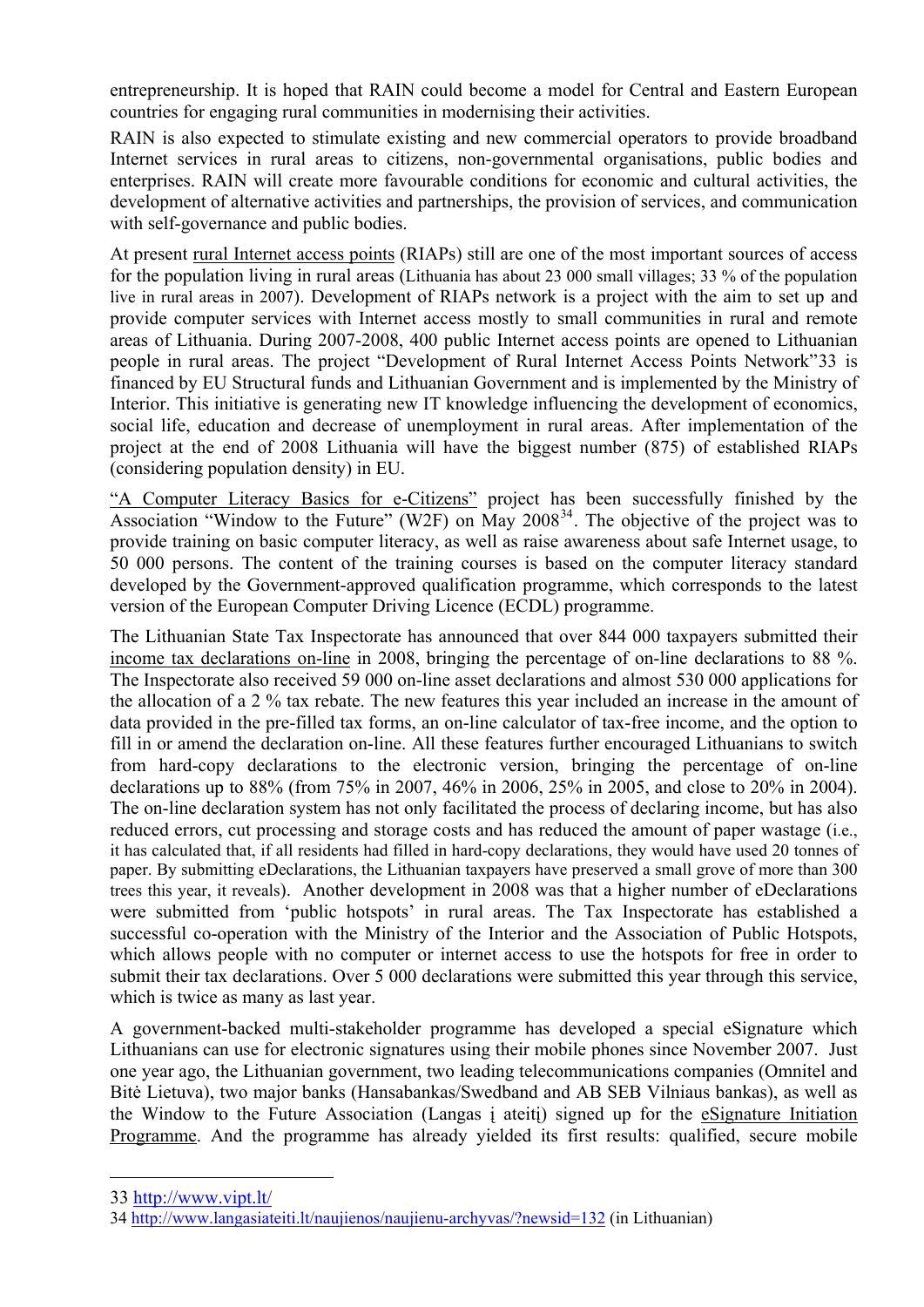eSignatures which were developed based on the technical recommendations of the stakeholders. The new system allows Lithuanians to sign electronically using a mobile phone with a new eSignature-compliant SIM card. People who wish to take advantage of the mobile eSignature needs to replace their SIM card and sign an eIdentity agreement. Since mobile penetration is very high in Lithuania and because mobile eSignature is very simple and convenient, the new solution is expected to become very popular. To eSign social security documents, customers have to submit their mobile phone number and then they will receive a request to enter their six-digit PIN code in their phone. The security of eSignatures is guaranteed by UAB SSC, the only Lithuanian company officially authorised to issue digital certificates. Thanks to the latest technological standards, the digitally signed documents are more secure than the ones signed by hand (i.e., according to specialists in the field, this mobile eSignature infrastructure is especially secure: two codes, known only to the user, protect the ID key contained in the telephone from illegal use. This means that, even if the telephone is lost or stolen, another person cannot use the eSignature). Now eSignature can be used with the Social Insurance Fund, the State Tax Inspectorate and the eGovernment Portal. In future, the range of services for which citizens can sign electronically will be significantly expanded.

In a first for a Lithuanian state institution, the Lithuanian Social Insurance Fund SODRA has introduced a new on-line system for communicating with its clients using certified eSignatures on January 2008. Now users are able to employ the new Electronic Servicing System for Insurers (EDAS) to find information in the SODRA databases and to submit their social insurance notifications and applications. Access to the service is limited to those whose identity has been verified by way of eBanking systems or a qualified electronic certificate. In order to make full use of all of the EDAS' functions, an insurer must first obtain a qualified electronic certificate (Class 3), the necessary secure equipment for Generation eSignature and a contract with one or more Lithuanian banks for the provision of eBanking services. However, for the simple submission of applications or the location of relevant information on the 'Insurer's Portal' it is necessary only to be a user of eBanking services. On the other hand, insurers who are still not ready to communicate with SODRA on-line can submit their signed social insurance notifications in hard copies to the territorial offices of SODRA, as before.

Under the EU structural fund project  $\alpha$ , Creation of interoperability – capacity to interact of information systems of public administration institutions<sup> $\alpha$ [35](#page-9-0)</sup> a central (state) website of electronic services is developed. It will become a mediator between business, residents and institutions providing services. Such a website would guarantee organization of provision of 20 main public electronic services, authentication of users while providing third- and fourth- sophistication level services as well as could provide services which are not attribute to any other institution, or new complex services (i.e. composed of electronic public services which are already being provided).

Now Lithuania is undertaking implementation of two projects related to digital libraries: "Establishment of the Lithuanian National Radio and Television virtual library" and "Creation of an integral virtual information system of libraries". The first project involves a TV and radio public virtual library and seeks to ensure electronic access to Lithuanian audiovisual heritage recorded in television programmes. The second project is being implemented in cooperation with the Lithuanian Art Museum and Lithuanian Archive Department. This project anticipates harmonization of a data bank of digital cultural heritage objects belonging to libraries, archives and museums holding over 3 million digital pages of original manuscripts, newspapers, old books, registers of births marriages and deaths, works of art, folk graphics, maps, drawings, paintings and other valuable cultural heritage objects of high historic value.

Since February 2007 the Lithuanian Ministry of Culture is implementing a national programme to provide free internet access to the general public through their local library within three years. The first step is to equip all national libraries with computers. The programme is part of the wider

<span id="page-9-0"></span><sup>35</sup> <http://www.evaldzia.lt/govgate/investicinis.html>(in Lithuanian) , [http://www.evaldzia.lt/govgate/index\\_en.html](http://www.evaldzia.lt/govgate/index_en.html)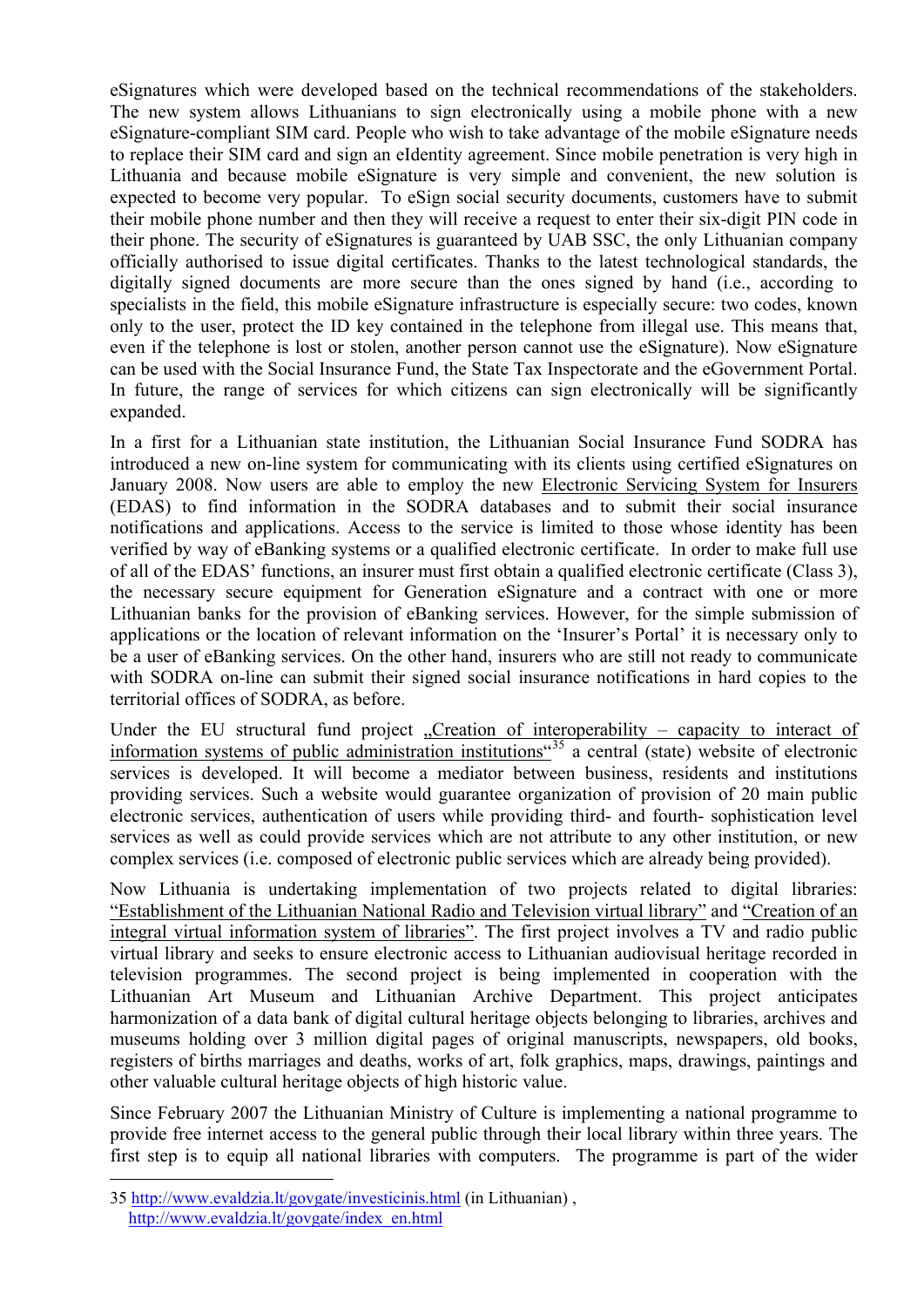international *Global Libraries*<sup>[36](#page-10-0)</sup> initiative supported by the Bill and Melinda Gates Foundation, which has already provided an initial grant of over  $\epsilon$ 220.000. It is believed that public libraries, of which there are 1.382 in Lithuania, could become a strategic link in the efforts to improve access to the internet, especially in rural areas. The first wave of library computerisation is expected to take place in 2008, while the second should follow in 2009. The project aims to make at least six computers available for every 10.000 residents.

### **5. Conclusions**

Because of the availability of EU Structural funds, there are prepared and implemented valuable costly Information Society projects in Lithuania. Information Society development policy documents (except IT standardisation ones) are prepared, but in some cases neglected (delaying needed actions). Current status of Information Society development in Lithuania is rather promising. On the other hand, serious improvements of Information Society development policy based on the examples of European leading countries (first of all, consolidating Information Society development activities) would be helpful.

### **References**

1

- [BusD, 2008] Information Society. Definition of term. In: *BusinessDictionary.com* , 2008. <http://www.businessdictionary.com/definition/information-society.html>
- [Cast, 1996] M. Castells. *The Rise of the Network Society* (Vol. 1 of the *The Information Age: Economy, Society and Culture*). Wiley-Blackwell, 2<sup>nd</sup> edition, January 2000, 594 p.
- [CEC, 2008] Commission of the European Communities. *Communication "Preparing Europe's digital future. i2010 Mid-Term Review"*, Brussels, 17.4.2008, SEC(2008) 470. [http://ec.europa.eu/information\\_society/eeurope/i2010/mid\\_term\\_review\\_2008/index\\_en.htm](http://ec.europa.eu/information_society/eeurope/i2010/mid_term_review_2008/index_en.htm) Volume 3: ICT Country Profiles [http://ec.europa.eu/information\\_society/eeurope/i2010/docs/annual\\_report/2008/sec\\_2008\\_470\\_Vol](http://ec.europa.eu/information_society/eeurope/i2010/docs/annual_report/2008/sec_2008_470_Vol_3.pdf) [\\_3.pdf](http://ec.europa.eu/information_society/eeurope/i2010/docs/annual_report/2008/sec_2008_470_Vol_3.pdf)
- [CEC, 2005] Commission of the European Communities. *Communication "i2010 A European Information Society for growth and employment"*. Brussels, 1.6.2005, COM(2005) 229. <http://eur-lex.europa.eu/LexUriServ/LexUriServ.do?uri=COM:2005:0229:FIN:EN:PDF> [http://ec.europa.eu/information\\_society/eeurope/i2010/](http://ec.europa.eu/information_society/eeurope/i2010/)
- [Dral, 2007] C.A. Dralega. *Theories of the Information Society & Network Society*. Presentation, University of Oslo, Fac. of Humanities, Department of Media and Communication, October 2007, 46 p. [http://www.uio.no/studier/emner/hf/imk/MEVIT3220/h07/Lecture%20notes/The%20Information%20](http://www.uio.no/studier/emner/hf/imk/MEVIT3220/h07/Lecture%20notes/The%20Information%20&%20Network%20society(1).ppt) [&%20Network%20society\(1\).ppt](http://www.uio.no/studier/emner/hf/imk/MEVIT3220/h07/Lecture%20notes/The%20Information%20&%20Network%20society(1).ppt)
- [FinG, 2007] Finnish Government. *Resolution on the Objectives of the National Information Society Policy for 2007-2011*. 21 June 2007, 8 p.

[www.arjentietoyhteiskunta.fi/files/38/periaatepaatos\\_tietoyhteiskuntapolitiikan\\_tavoitteista\\_engl\\_.pdf](http://www.arjentietoyhteiskunta.fi/files/38/periaatepaatos_tietoyhteiskuntapolitiikan_tavoitteista_engl_.pdf)

- [GCLP, 2004] *General Computer Literacy Programme*. Approved by Resolution No. 1176 of 15<sup>th</sup> September 2004 of the Government of the Republic of Lithuania. [http://www.ipc.lt/english/apie/skelbiami\\_dok/2004/General%20Computer%20Literacy%20Program](http://www.ipc.lt/english/apie/skelbiami_dok/2004/General%20Computer%20Literacy%20Programme.doc) [me.doc](http://www.ipc.lt/english/apie/skelbiami_dok/2004/General%20Computer%20Literacy%20Programme.doc) or <http://www.emokykla.lt/admin/file.php?id=191>
- [FrHi, 2006] L. Frank, T. Hirvonen. Measuring the Information Society in Europe: From Definitions to Description. In: *RePEc (Research Papers in Economics), IDEAS database*, Conference paper of European Regional Science Association, August 2006, 22 p. <http://ideas.repec.org/p/wiw/wiwrsa/ersa06p764.html>
- [ISSPP, 2007] Information Society Strategy preparation project. *A Renewing, human-centric and competitive Finland – The National Knowledge Society Strategy 2007–2015*. September 2006, Report. ISBN 978- 952-5631-24-1, Prime Minister's Office, Finland, 2007, 48 p. <http://www2.vnk.fi/julkaisukansio/2006/tietoyhteiskuntaneuvosto/tietoyhteiskuntastrategia/en.pdf>
- [ITU, 2008] International Telecommunication Union. *Report on the World Summit on the Information Society Stocktaking*. 2008, 70 p.<http://www.itu.int/wsis/>, <http://www.itu.int/wsis/stocktaking/docs/2008/WSIS-Stocktaking2008-e.pdf>
- [KAM, 2008] *Knowledge Assessment Methodology*. Knowledge for development (K4D) program website,

<span id="page-10-0"></span><sup>36</sup> <http://www.gatesfoundation.org/grantseeker/Pages/funding-global-libraries.aspx>